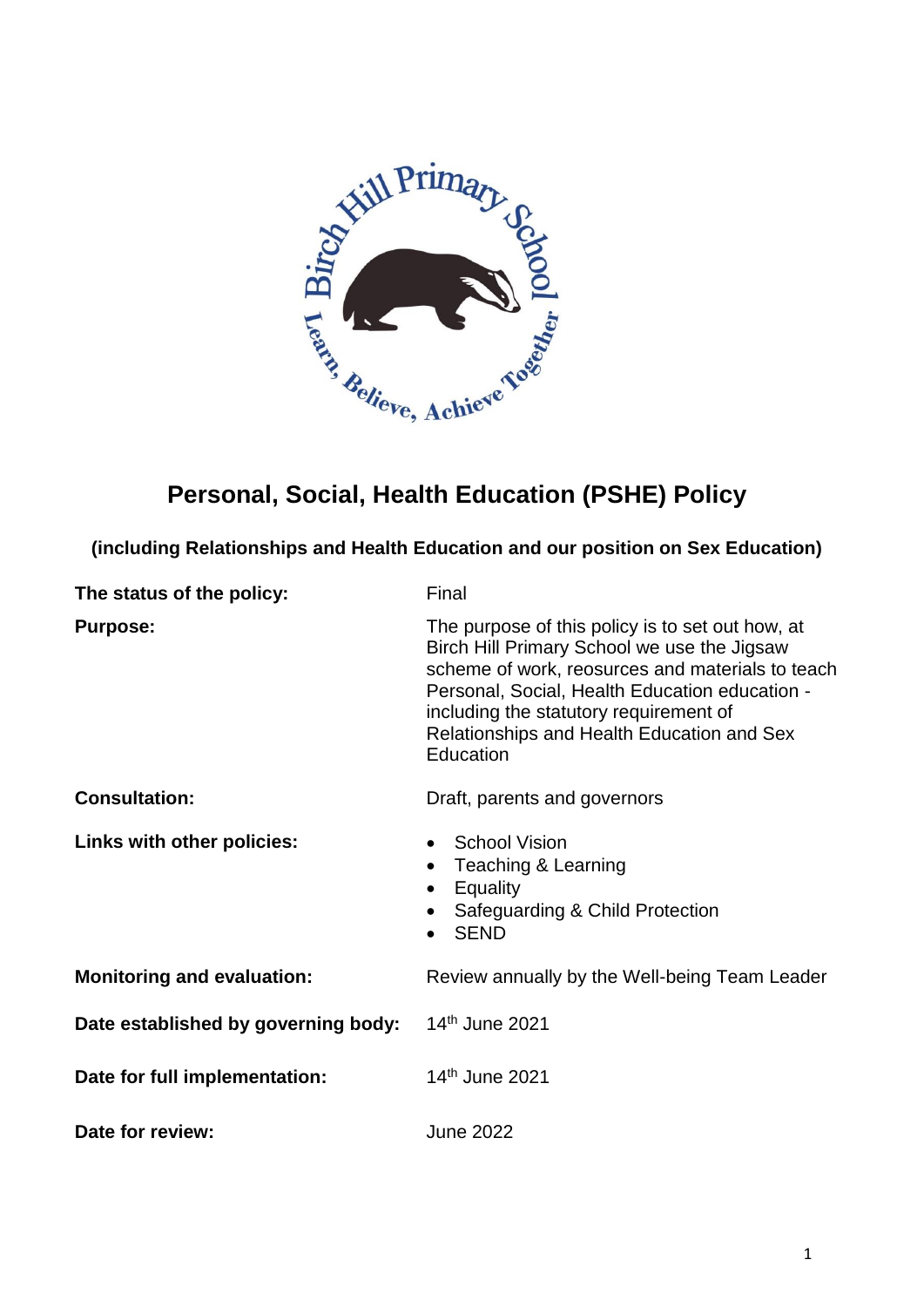### **Context**

All schools must provide a curriculum that is broadly based, balanced and meets the needs of all pupils. Under section 78 of the Education Act 2002 and the Academies Act 2010, a PSHE curriculum:

- Promotes the spiritual, moral, cultural, mental and physical development of pupils at the school and of society, and
- Prepares pupils at the school for the opportunities, responsibilities and experiences of later life.

#### **PSHE**

At **Birch hill Primary School**, we teach Personal, Social, Health Education as a wholeschool approach to underpin children's development as people and because we believe that this also supports their learning capacity.

The Jigsaw Programme offers us a comprehensive, carefully thought-through Scheme of Work which brings consistency and progression to our children's learning in this vital curriculum area.

**The overview of the programme can be seen on the school website.**

This also supports the "Personal Development"and "Behaviour and Attitude" aspects required under the Ofsted Inspection Framework, as well as significantly contributing to the school's Safeguarding and Equality Duties, the Government's British Values agenda and the SMSC (Spiritual, Moral, Social, Cultural) development opportunities provided for our children.

### **Statutory Relationships and Health Education**

*"The Relationships Education, Relationships and Sex Education and Health Education (England) Regulations 2019, made under sections 34 and 35 of the Children and Social Work Act 2017, make Relationships Education compulsory for all pupils receiving primary education…They also make Health Education compulsory in all schools except independent schools. Personal, Social, Health and Economic Education(PSHE) continues to be compulsory in independent schools."*

DfE Guidance p.8

"Today's children and young people are growing up in an increasingly complex world and living their lives seamlessly on and offline. This presents many positive and exciting opportunities, but also challenges and risks. In this environment, children and young people need to know how to be safe and healthy, and how to manage their academic, personal and social lives in a positive way."

"This is why we have made Relationships Education compulsory in all primary schools in England…as well as making Health Education compulsory in all state-funded schools."

"In primary schools, we want the subjects to put in place the key building blocks of healthy, respectful relationships, focusing on family and friendships, in all contexts, including online. This will sit alongside the essential understanding of how to be healthy."

"These subjects represent a huge opportunity to help our children and young people develop. The knowledge and attributes gained will support their own, and others' wellbeing and attainment and help young people to become successful and happy adults who make a meaningful contribution to society."

Secretary of State Foreword DfE Guidance 2019 p.4-5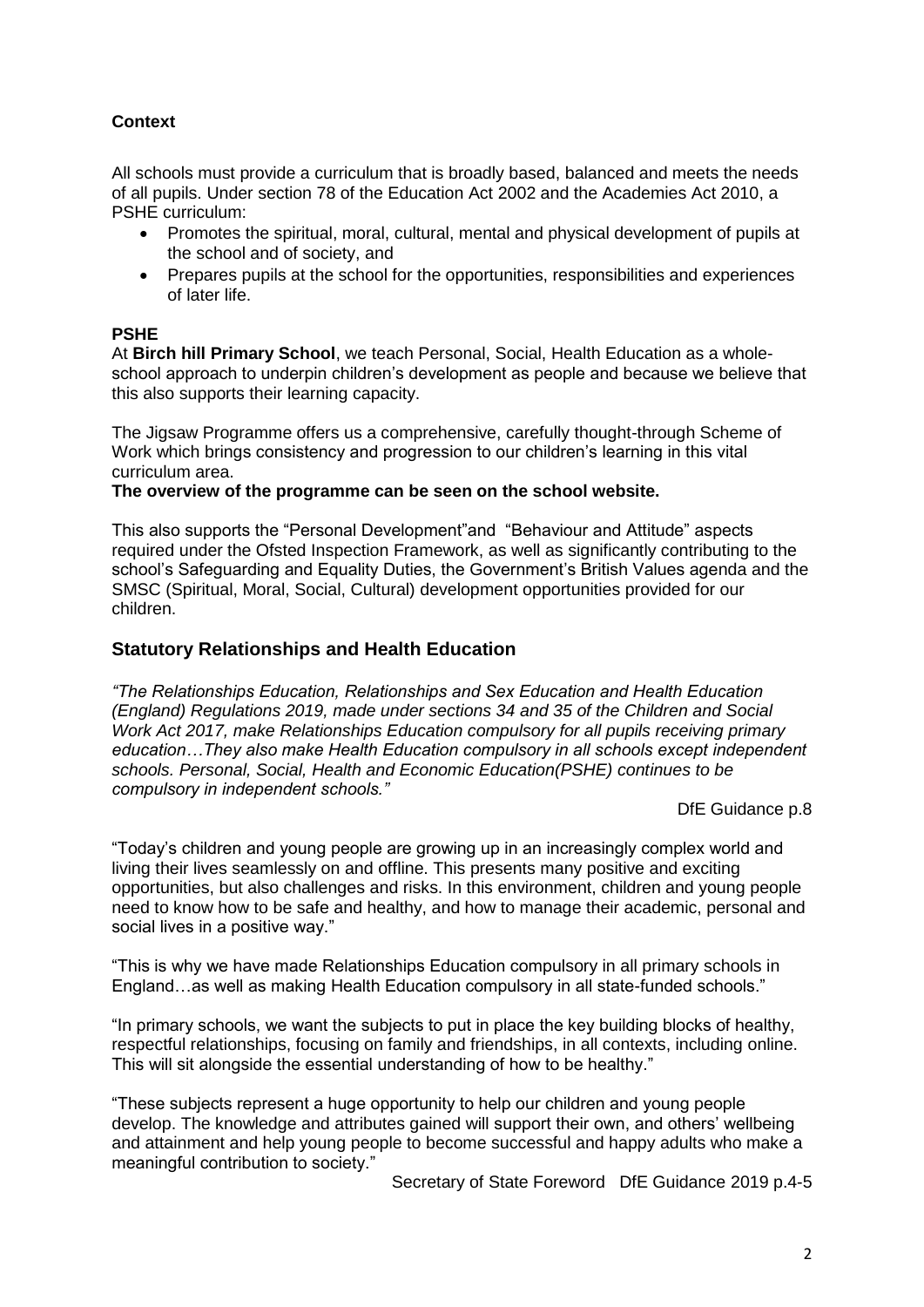"Schools are free to determine how to deliver the content set out in the DfE guidance 2019 in the context of a broad and balanced curriculum. Effective teaching in these subjects will ensure that core knowledge is broken down into units of manageable size and communicated clearly to pupils, in a carefully sequenced way, within a planned programme of lessons."

DfE Guidance p.8

"All schools must have in place a written policy for Relationships Education and RSE." DfE Guidance p.11

Here, at **Birch hill Primary School** we value PSHE as one way to support children's development as human beings, to enable them to understand and respect who they are, to empower them with a voice and to equip them for life and learning.

We include the statutory Relationships and Health Education within our whole-school PSHE Programme.

To ensure progression and a spiral curriculum, we use Jigsaw, the mindful approach to PSHE, as our chosen teaching and learning programme and tailor it to your children's needs. The mapping document: Jigsaw 3-11 and statutory Relationships and Health Education, shows exactly how Jigsaw and therefore our school, meets the statutory Relationships and Health Education requirements.

This programme's complimentary update policy ensures we are always using the most up to date teaching materials and that our teachers are well-supported.

Our PSHE policy is informed by existing DfE guidance:

- Keeping Children Safe in Education (statutory guidance)
- Respectful School Communities: Self Review and Signposting Tool (a tool to support a whole school approach that promotes respect and discipline)
- Behaviour and Discipline in Schools (advice for schools, including advice for appropriate behaviour between pupils)
- Equality Act 2010 and schools
- SEND code of practice: 0 to 25 years (statutory quidance)
- Alternative Provision (statutory guidance)
- Mental Health and Behaviour in Schools (advice for schools)
- Preventing and Tackling Bullying (advice for schools, including advice on cyberbullying)
- Sexual violence and sexual harassment between children in schools (advice for schools)
- The Equality and Human Rights Commission Advice and Guidance (provides advice on avoiding discrimination in a variety of educational contexts)
- Promoting Fundamental British Values as part of SMSC in schools (guidance for maintained schools on promoting basic important British values as part of pupils' spiritual, moral, social and cultural (SMSC)
- SMSC requirements for independent schools (guidance for independent schools on how they should support pupils' spiritual, moral, social and cultural development).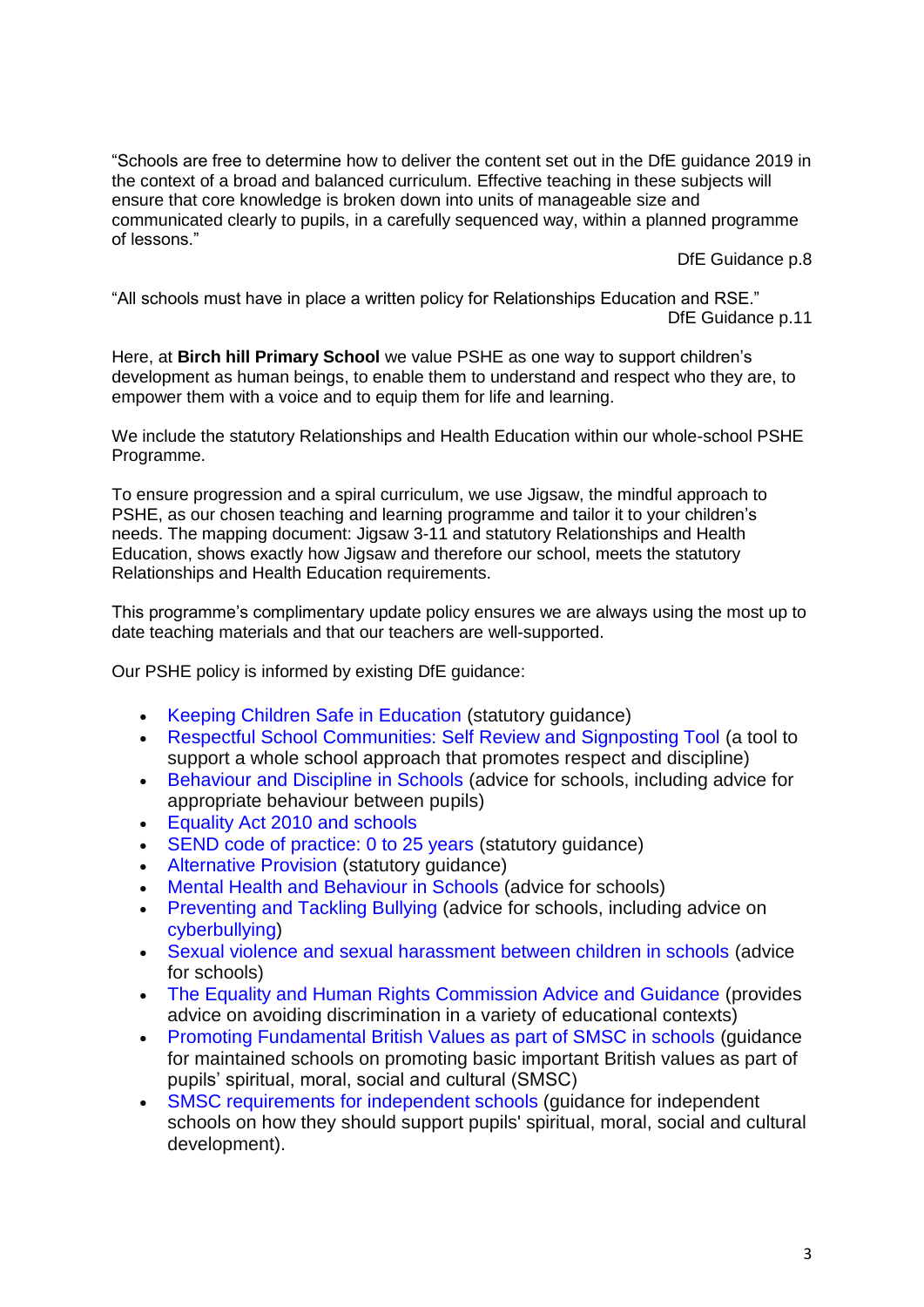The Jigsaw Programme is aligned to the PSHE Association Programmes of Study for PSHE.

#### **What do we teach when and who teaches it?**

#### **Whole-school approach**

Jigsaw covers all areas of PSHE for the primary phase including statutory Relationships and Health Education. The table below gives the learning theme of each of the six Puzzles (units) and these are taught across the school; the learning deepens and broadens every year.

| <b>Term</b>         | <b>Puzzle (Unit)</b>             | <b>Content</b>                                                                                                                                   |
|---------------------|----------------------------------|--------------------------------------------------------------------------------------------------------------------------------------------------|
| Autumn<br>1:        | Being Me in My<br>World          | Includes understanding my own identity and how I fit well<br>in the class, school and global community. Jigsaw Charter<br>established.           |
| <b>Autumn</b><br>2: | Celebrating<br><b>Difference</b> | Includes anti-bullying (cyber and homophobic bullying<br>included) and understanding                                                             |
| <b>Spring 1:</b>    | Dreams and<br>Goals              | Includes goal-setting, aspirations, who do I want to<br>become and what would I like to do for work and to<br>contribute to society              |
| Spring 2:           | <b>Healthy Me</b>                | Includes drugs and alcohol education, self-esteem and<br>confidence as well as healthy lifestyle choices, sleep,<br>nutrition, rest and exercise |
| <b>Summer</b><br>1: | <b>Relationships</b>             | Includes understanding friendship, family and other<br>relationships, conflict resolution and communication skills,<br>bereavement and loss      |
| <b>Summer</b><br>2: | Changing Me                      | Includes Relationships and Sex Education in the context<br>of coping positively with change                                                      |

At **Birch hill Primary School** we allocate up to 1 hour per week to PSHE each week in order to teach the PSHE knowledge and skills in a developmental and age-appropriate way.

These explicit lessons are reinforced and enhanced in many ways:

Assemblies and collective worship, praise and reward system, Learning Charter, through relationships child to child, adult to child and adult to adult across the school. We aim to 'live' what is learnt and apply it to everyday situations in the school community.

Class teachers deliver the weekly lessons to their own classes.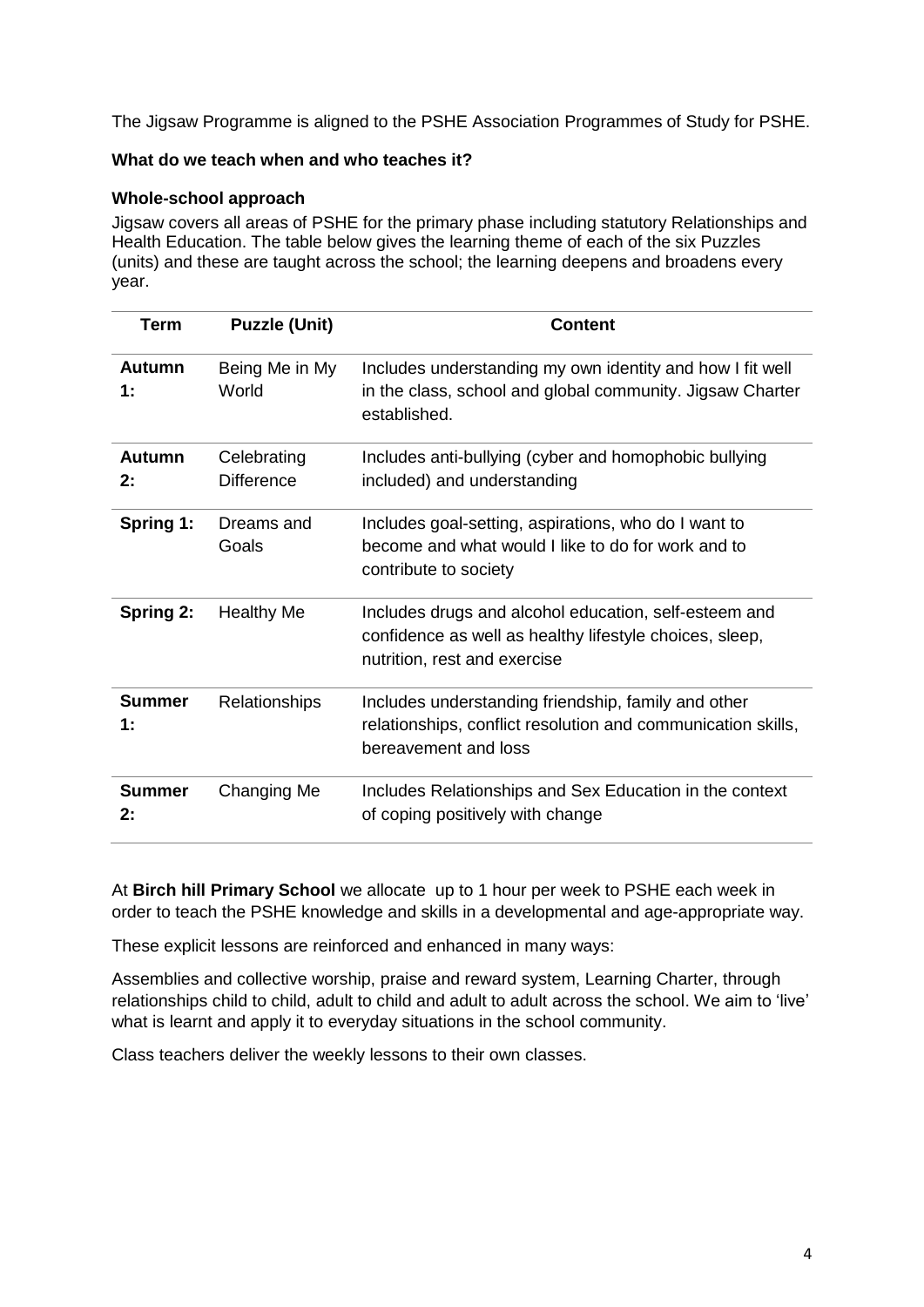# **Relationships Education**

#### *What does the DfE statutory guidance on Relationships Education expect children to know by the time they leave primary school?*

Relationships Education in primary schools will cover 'Families and people who care for me', 'Caring friendships', 'Respectful relationships', 'Online relationships', and 'Being safe'.

The expected outcomes for each of these elements can be found further on in this policy. The way the Jigsaw Programme covers these is explained in the mapping document: Jigsaw 3-11 and Statutory Relationships and Health Education.

It is important to explain that whilst the Relationships Puzzle (unit) in Jigsaw covers most of the statutory Relationships Education, some of the outcomes are also taught elsewhere in Jigsaw e.g. the Celebrating Difference Puzzle helps children appreciate that there are many types of family composition and that each is important to the children involved. This holistic approach ensures the learning is reinforced through the year and across the curriculum.

# **Health Education**

#### *What does the DfE statutory guidance on Health Education expect children to know by the time they leave primary school?*

Health Education in primary schools will cover 'Mental wellbeing', 'Internet safety and harms', Physical health and fitness', Healthy eating', 'Drugs, alcohol and tobacco', 'Health and prevention', 'Basic First Aid', 'Changing adolescent body'.

The expected outcomes for each of these elements can be found further on in this policy. The way the Jigsaw Programme covers these is explained in the mapping document: Jigsaw 3-11 and Statutory Relationships and Health Education.

It is important to explain that whilst the Healthy Me Puzzle (unit) in Jigsaw covers most of the statutory Health Education, some of the outcomes are taught elsewhere in Jigsaw e.g.emotional and mental health is nurtured every lesson through the Calm me time, social skills are grown every lesson through the Connect us activity and respect is enhanced through the use of the Jigsaw Charter.

Also, teaching children about puberty is now a statutory requirement which sits within the Health Education part of the DfE guidance within the 'Changing adolescent body' strand, and in Jigsaw this is taught as part of the Changing Me Puzzle (unit).

Again, the mapping document transparantly shows how the Jigsaw whole-school approach spirals the learning and meets all statutory requirements and more.

## **Sex Education**

The DfE Guidance 2019 (p.23) recommends that all primary schools 'have a sex education programme tailored to the age and the physical and emotional maturity of the pupils.

However, 'Sex Education is not compulsory in primary schools'. (p. 23)

Schools are to determine the content of sex education at primary school. Sex education 'should ensure that both boys and girls are prepared for the changes that adolescence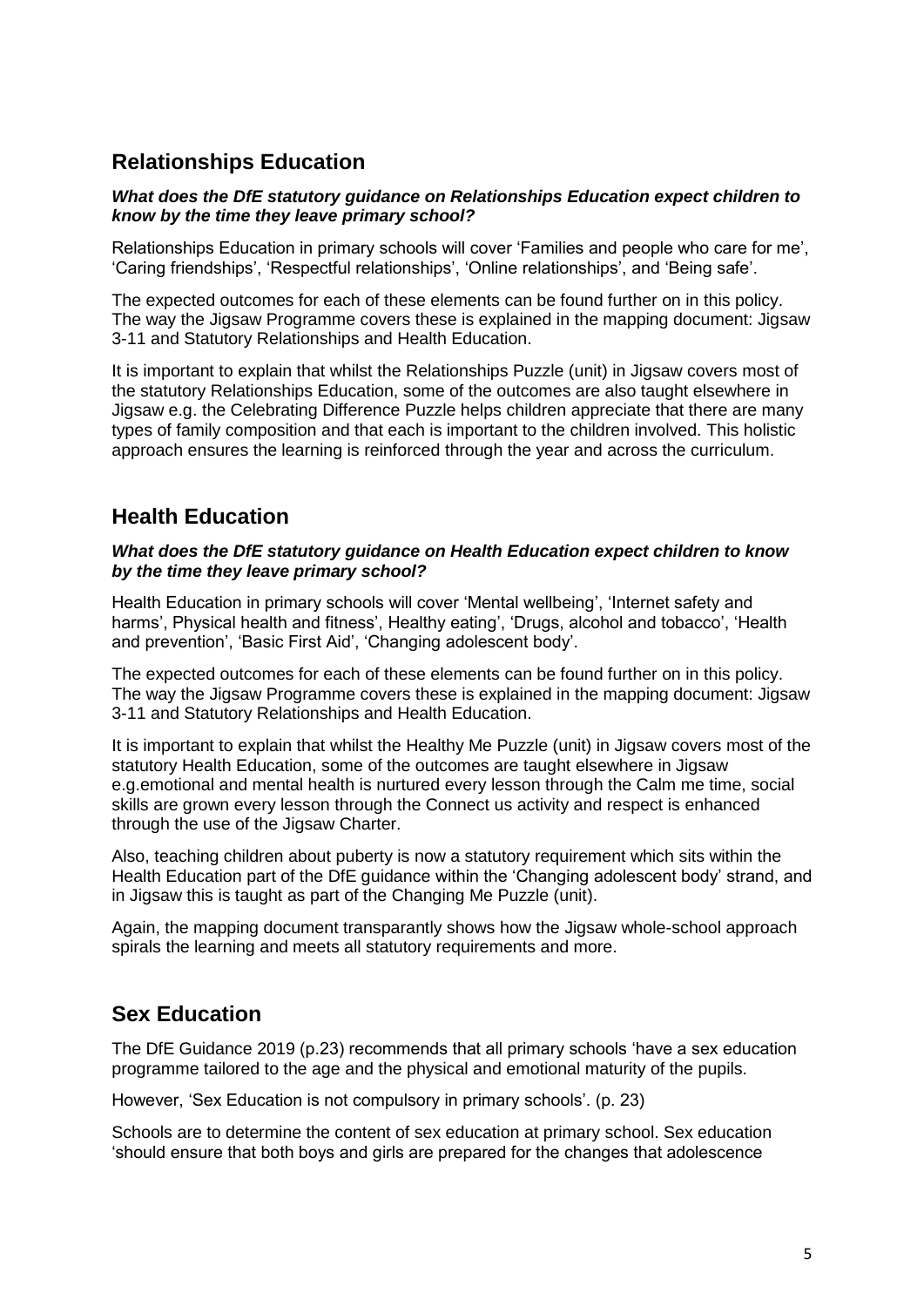brings and – drawing on knowledge of the human life cycle set out in the national curriculum for science - how a baby is conceived and born'.

**At Birch hill Primary School** we believe that effective RSE can make a significant contribution to the knowledge, skills and understanding needed by pupils if they are to lead confident, healthy, independent lives and to become informed, active and responsible citizens. It is an intrinsic part of the physical, intellectual and emotional growth of an individual. We define Sex Education as understanding human reproduction. We intend to teach this as part of our statutory Science curriculum.

### **Parents' right to request their child be excused from Sex Education**

"Parents have the right to request that their child be withdrawn from some or all of sex education delivered as part of statutory Relationships and Sex Education" DfE Guidance p.17

At **Birch hill Primary School**, puberty is taught as a statutory requirement of Health Education and covered by our Jigsaw PSHE Programme in the 'Changing Me' Puzzle (unit), and we conclude from the DFE Guidance that sex education refers to Human Reproduction. In order to teach this in a scientific context, and knowing that National Curriculum Science requires children to know how mammals reproduce, we have opted to teach this within our Science curriculum, not within PSHE or Relationships and Sex Education as we believe this is most appropriate for our children. Therefore the parent right to withdraw their child is not applicable. We are of course happy to discuss the content of the curriculum and invite you to contact [secretary@birchhillprimaryschool.co.uk](mailto:secretary@birchhillprimaryschool.co.uk)

if you have any specific questions.

#### **Monitoring and Review**

The governing body monitors this policy on an annual basis. They give serious consideration to any comments from parents about the PSHE (RSHE) programme, and keep a record of all such comments. Governors scrutinise and ratify teaching materials to check they are in accordance with the school's ethos.

#### **Equality**

#### **This policy will inform the school's Equalities Plan.**

The DfE Guidance 2019 (p. 15) states, "Schools should ensure that the needs of all pupils are appropriately met, and that all pupils understand the importance of equality and respect. Schools must ensure they comply with the relevant provisions of the Equality Act 2010 under which sexual orientation and gender reassignment are amongst the protected characteristics…

At the point at which schools consider it appropriate to teach their pupils about LGBT (Lesbian, Gay, Bisexual, Transgender), they should ensure this content is fully integrated into their programmes of study for this area of the curriculum rather than delivered as a stand-alone unit or lesson. Schools are free to determine how they do this, and we expect all pupils to have been taught LGBT content at a timely point as part of this area of the curriculum".

At **Birch hill Primary School** we promote respect for all and value every individual child. We also respect the right of our children, their families and our staff, to hold beliefs, religious or otherwise, and understand that sometimes these may be in tension with our approach to some aspects of Relationships, Health and Sex Education.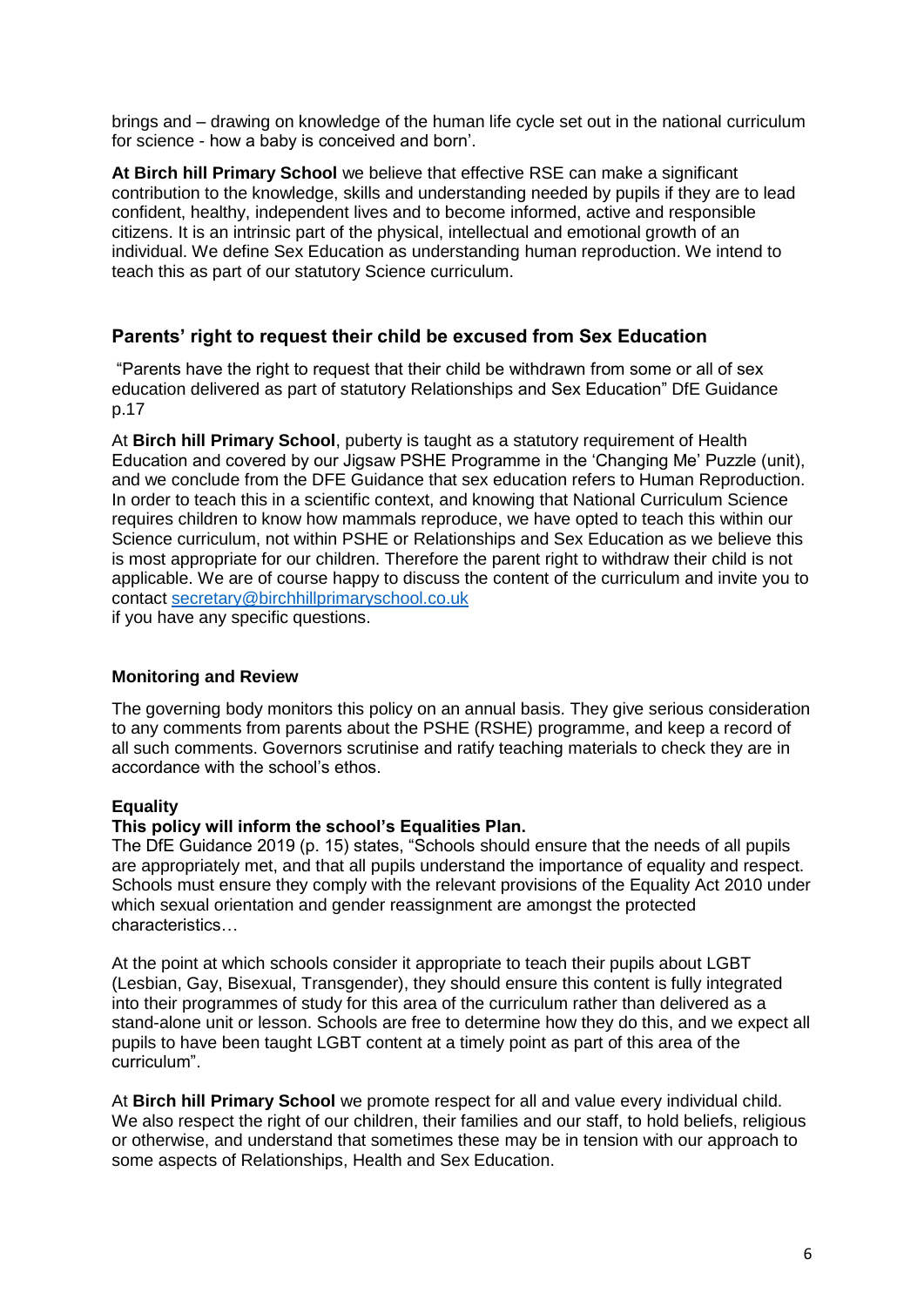For further explanation as to how we approach LGBT relationships in the PSHE (RSHE) Programme please see:

'Including and valuing all children. What does Jigsaw teach about LGBTQ relationships?'

Jigsaw PSHE documents needed to explain this policy:

- Jigsaw 3-11 and statutory Relationships and Health Education (mapping document)
- Including and valuing all children. What does Jigsaw teach about LGBTQ relationships?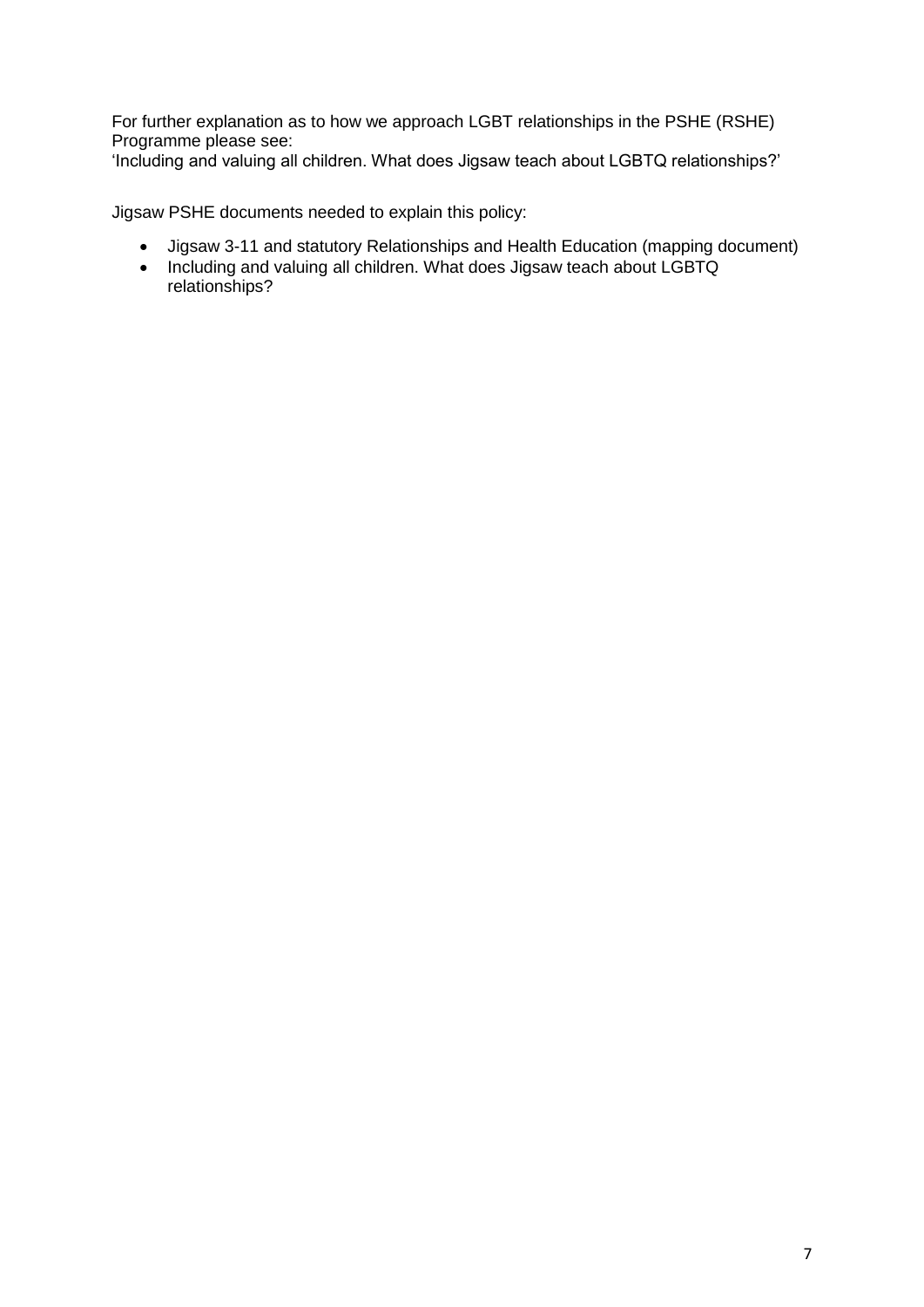### **Relationships Education in Primary schools – DfE Guidance 2019**

The focus in primary school should be on teaching the fundamental building blocks and characteristics of positive relationships, with particular reference to friendships, family relationships, and relationships with other children and with adults. The references R3/H5 etc can be crossreferenced on the Jigsaw mapping documents and Puzzle Maps to show which lessons throughout Jigsaw contribute to which statutory outcomes. All statutory outcomes are covered in the Jigsaw 3-11 Programme.

The guidance states that, by the end of primary school:

|                                                  | <b>Pupils should know</b>                                                                                                                                                                                                                                                                                                                                                                                                                                                                                                                                                                                                                                                                                                                                                                                                                                                                                                                                                                                                                                                                                                                                                                                                                                                                                                                                                                                                                 | How Jigsaw provides the<br>solution                                                                                                                               |
|--------------------------------------------------|-------------------------------------------------------------------------------------------------------------------------------------------------------------------------------------------------------------------------------------------------------------------------------------------------------------------------------------------------------------------------------------------------------------------------------------------------------------------------------------------------------------------------------------------------------------------------------------------------------------------------------------------------------------------------------------------------------------------------------------------------------------------------------------------------------------------------------------------------------------------------------------------------------------------------------------------------------------------------------------------------------------------------------------------------------------------------------------------------------------------------------------------------------------------------------------------------------------------------------------------------------------------------------------------------------------------------------------------------------------------------------------------------------------------------------------------|-------------------------------------------------------------------------------------------------------------------------------------------------------------------|
| <b>Families and</b><br>people who<br>care for me | R1 that families are important for children growing up because they can give love,<br>security and stability.<br>R2 the characteristics of healthy family life, commitment to each other, including in<br>times of difficulty, protection and care for children and other family members, the<br>importance of spending time together and sharing each other's lives.<br>R3 that others' families, either in school or in the wider world, sometimes look<br>$\bullet$<br>different from their family, but that they should respect those differences and know<br>that other children's families are also characterised by love and care.<br>R4 that stable, caring relationships, which may be of different types, are at the<br>$\bullet$<br>heart of happy families, and are important for children's security as they grow up.<br>R5 that marriage represents a formal and legally recognised commitment of two<br>$\bullet$<br>people to each other which is intended to be lifelong (Marriage in England and<br>Wales is available to both opposite sex and same sex couples. The Marriage<br>(Same Sex Couples) Act 2013 extended marriage to same sex couples in England<br>and Wales. The ceremony through which a couple get married may be civil or<br>religious).<br>R6 how to recognise if family relationships are making them feel unhappy or<br>$\bullet$<br>unsafe, and how to seek help or advice from others if needed | All of these aspects are covered in<br>lessons within the Puzzles<br><b>Relationships</b><br>Changing Me<br><b>Celebrating Difference</b><br>Being Me in My World |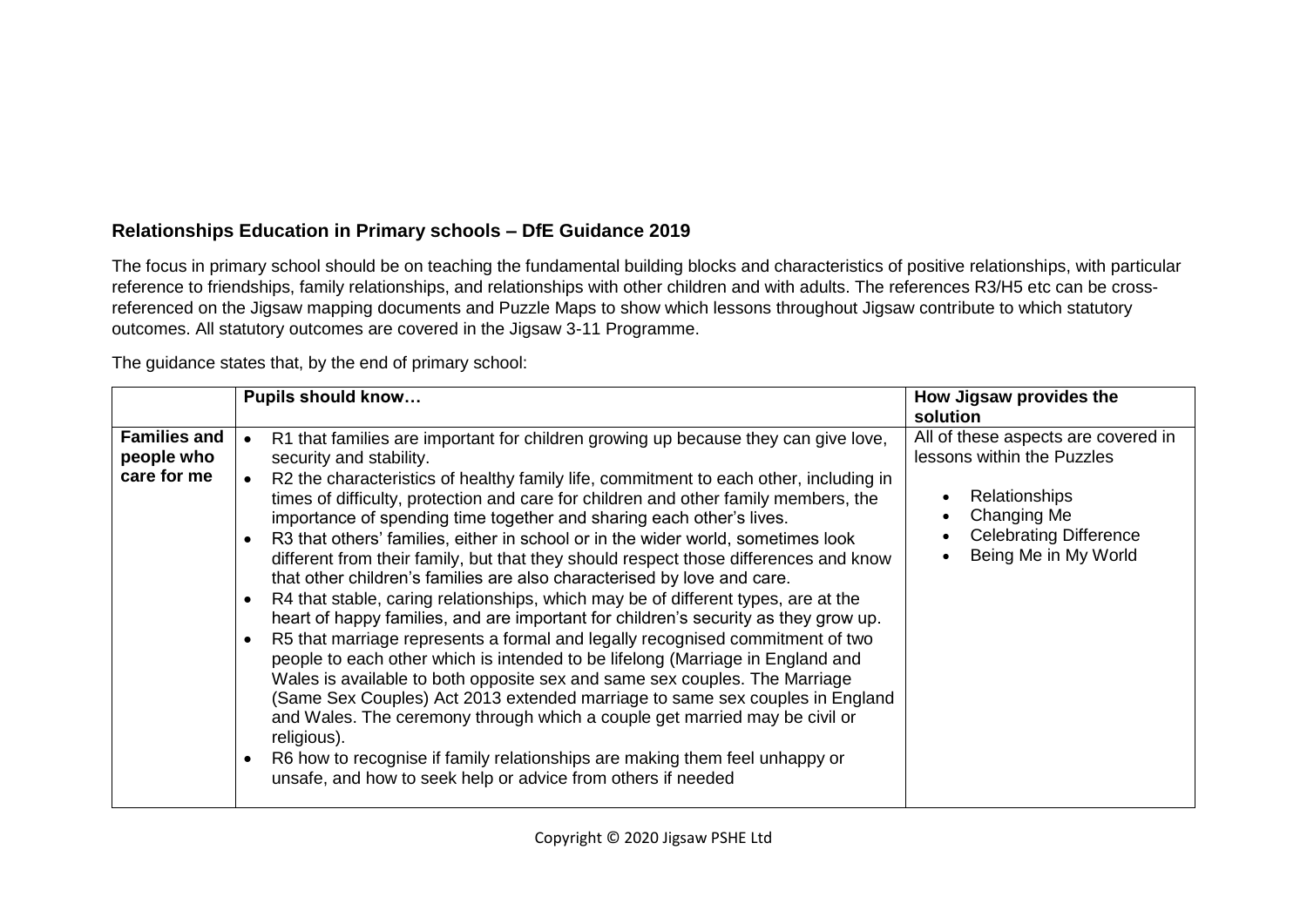| Caring<br>friendships              | R7 how important friendships are in making us feel happy and secure, and how<br>people choose and make friends<br>R8 the characteristics of friendships, including mutual respect, truthfulness,<br>trustworthiness, loyalty, kindness, generosity, trust, sharinginterests and<br>experiences and support with problems and difficulties<br>R9 that healthy friendships are positive and welcoming towards others and do not<br>$\bullet$<br>make others feel lonely or excluded<br>R10 that most friendships have ups and downs, and that these can often be<br>worked through so that the friendship is repaired or even strengthened, and that<br>resorting to violence is never right<br>R11 how to recognise who to trust and who not to trust, how to judge when a<br>$\bullet$<br>friendship is making them feel unhappy or uncomfortable, managing conflict, how<br>to manage these situations and how to seek help and advice from others, if<br>needed                                                                                                                                                                                                                                  |                                                                   |
|------------------------------------|----------------------------------------------------------------------------------------------------------------------------------------------------------------------------------------------------------------------------------------------------------------------------------------------------------------------------------------------------------------------------------------------------------------------------------------------------------------------------------------------------------------------------------------------------------------------------------------------------------------------------------------------------------------------------------------------------------------------------------------------------------------------------------------------------------------------------------------------------------------------------------------------------------------------------------------------------------------------------------------------------------------------------------------------------------------------------------------------------------------------------------------------------------------------------------------------------|-------------------------------------------------------------------|
| <b>Respectful</b><br>relationships | R12 the importance of respecting others, even when they are very different from<br>them (for example, physically, in character, personality or backgrounds), or make<br>different choices or have different preferences or beliefs<br>R13 practical steps they can take in a range of different contexts to improve or<br>$\bullet$<br>support respectful relationships<br>R14 the conventions of coutesy and manners<br>$\bullet$<br>R15 the importance of self-respect and how this links to their own happiness<br>$\bullet$<br>R16 that in school and in wider society they can expect to be treated with respect<br>$\bullet$<br>by others, and that in turn they should show due respect to others, including those<br>in positions of authority<br>R17 about different types of bullying (including cyberbullying), the impact of<br>$\bullet$<br>bullying, responsibilities of bystanders (primarily reporting bullying to an adult) and<br>how to get help<br>R18 what a stereotype is, and how stereotypes can be unfair, negative or<br>$\bullet$<br>destructive<br>R19 the importance of permission-seeking and giving in relationships with friends,<br>$\bullet$<br>peers and adults |                                                                   |
| <b>Online</b><br>relationships     | R20 that people sometimes behave differently online, including by pretending to be<br>$\bullet$<br>someone they are not.                                                                                                                                                                                                                                                                                                                                                                                                                                                                                                                                                                                                                                                                                                                                                                                                                                                                                                                                                                                                                                                                           | All of these aspects are covered in<br>lessons within the Puzzles |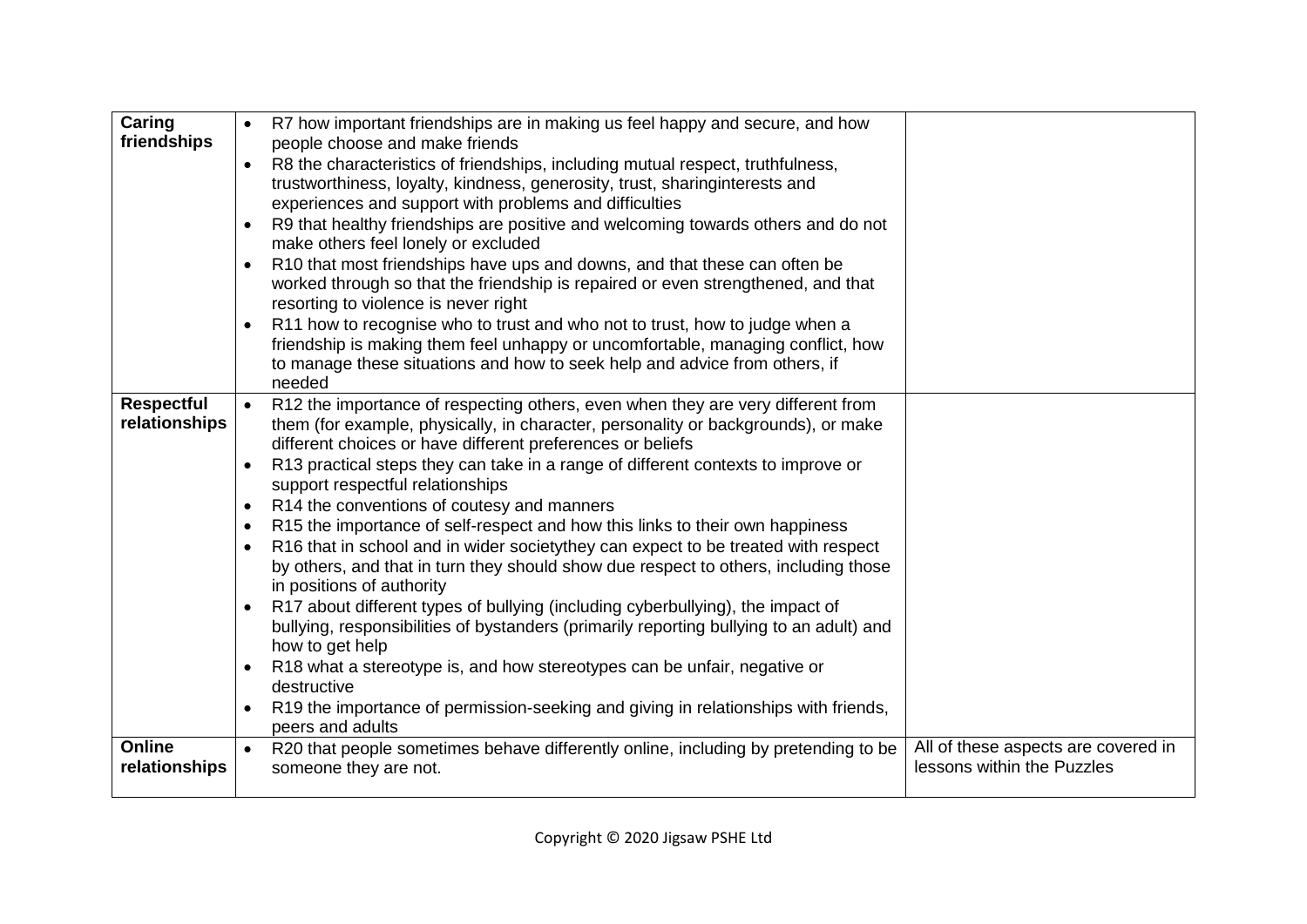|                   | R21 that the same principles apply to online relationships as to face-to-face<br>$\bullet$<br>relationships, including the importance of respect for others online including when<br>we are anonymous.<br>R22 the rules and principles for keeping safe online, how to recognise risks,<br>$\bullet$<br>harmful content and contact, and how to report them.<br>R23 how to critically consider their online friendships and sources of information<br>$\bullet$<br>including awareness of the risks associated with people they have never met.<br>R24 how information and data is shared and used online.<br>$\bullet$                                                                                                                                                                                                                                                                                                                                                                                                                                                                          | Relationships<br>Changing Me<br><b>Celebrating Difference</b>                                                                             |
|-------------------|--------------------------------------------------------------------------------------------------------------------------------------------------------------------------------------------------------------------------------------------------------------------------------------------------------------------------------------------------------------------------------------------------------------------------------------------------------------------------------------------------------------------------------------------------------------------------------------------------------------------------------------------------------------------------------------------------------------------------------------------------------------------------------------------------------------------------------------------------------------------------------------------------------------------------------------------------------------------------------------------------------------------------------------------------------------------------------------------------|-------------------------------------------------------------------------------------------------------------------------------------------|
| <b>Being safe</b> | R25what sorts of boundaries are appropriate in friendships with peers and others<br>$\bullet$<br>(including in a digital context).<br>R26 about the concept of privacy and the implications of it for both children and<br>$\bullet$<br>adults; including that it is not always right to keep secrets if they relate to being<br>safe.<br>R27 that each person's body belongs to them, and the differences between<br>$\bullet$<br>appropriate and inappropriate or unsafe physical, and other, contact.<br>R28 how to respond safely and appropriately to adults they may encounter (in all<br>$\bullet$<br>contexts, including online) whom they do not know.<br>R29 how to recognise and report feelings of being unsafe or feeling bad about any<br>$\bullet$<br>adult.<br>R30 how to ask for advice or help for themselves or others, and to keep trying until<br>$\bullet$<br>they are heard,<br>R31 how to report concerns or abuse, and the vocabulary and confidence needed<br>$\bullet$<br>to do so.<br>R32 where to get advice e.g. family, school and/or other sources.<br>$\bullet$ | All of these aspects are covered in<br>lessons within the Puzzles<br><b>Relationships</b><br>Changing Me<br><b>Celebrating Difference</b> |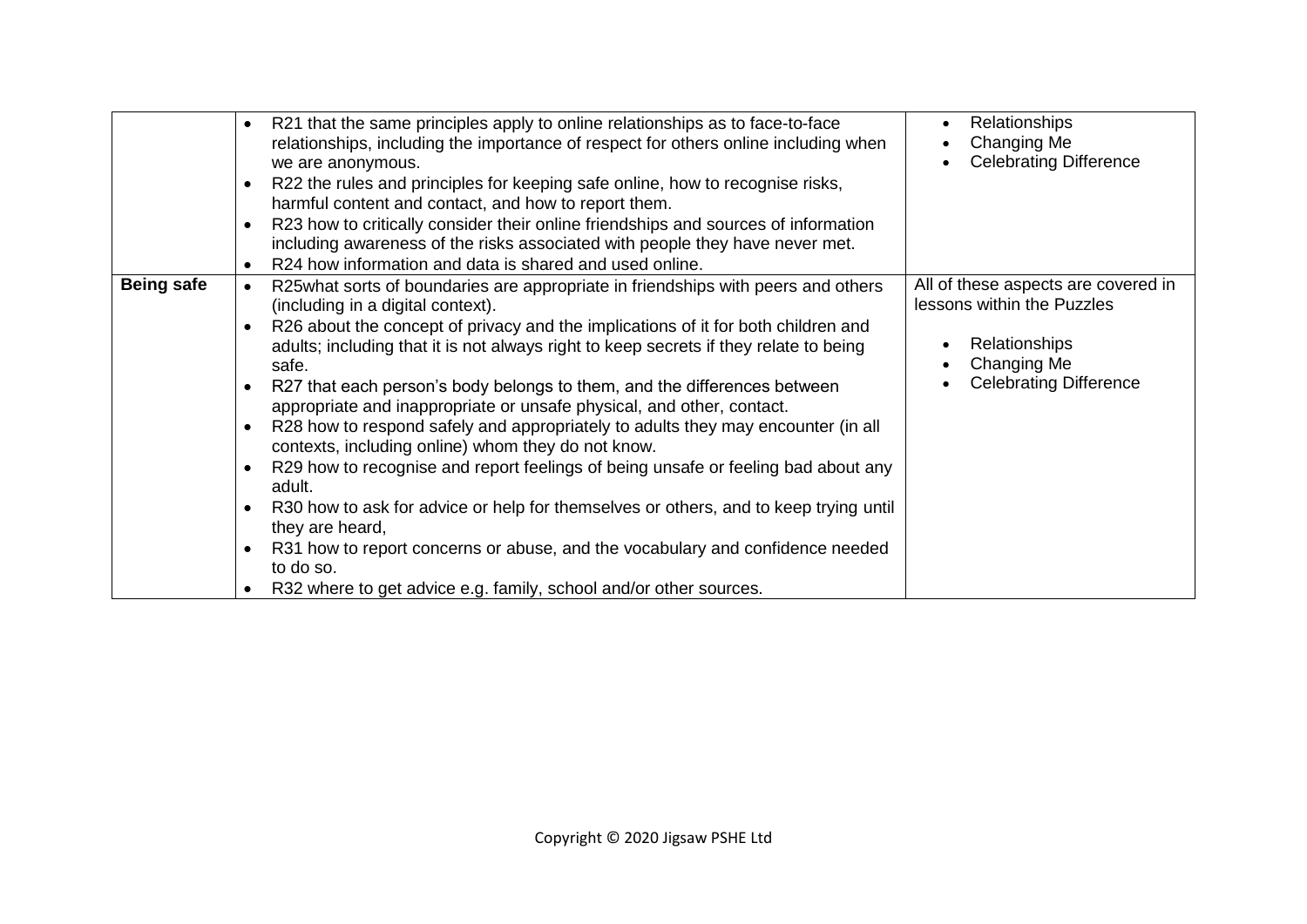### **Physical health and mental well-being education in Primary schools – DfE Guidance**

The focus in primary school should be on teaching the characteristics of good physical health and mental wellbeing. Teachers should be clear that mental well-being is a normal part of daily life, in the same way as physical health.

By the end of primary school:

|                         | <b>Pupils should know</b>                                                                                                                                                                                                                                                                                                                                                                                                                                                                                                                                                                                                                                                                                                                                                                                                                                                                                                                                                                                                                                                                                                                                                                                                                                                                                                                                                                                                                                                                                                      | How Jigsaw provides the solution                                                                                                                                                               |
|-------------------------|--------------------------------------------------------------------------------------------------------------------------------------------------------------------------------------------------------------------------------------------------------------------------------------------------------------------------------------------------------------------------------------------------------------------------------------------------------------------------------------------------------------------------------------------------------------------------------------------------------------------------------------------------------------------------------------------------------------------------------------------------------------------------------------------------------------------------------------------------------------------------------------------------------------------------------------------------------------------------------------------------------------------------------------------------------------------------------------------------------------------------------------------------------------------------------------------------------------------------------------------------------------------------------------------------------------------------------------------------------------------------------------------------------------------------------------------------------------------------------------------------------------------------------|------------------------------------------------------------------------------------------------------------------------------------------------------------------------------------------------|
| <b>Mental wellbeing</b> | H1 that mental wellbeing is a normal part of daily life, in the same<br>$\bullet$<br>way as physical health.<br>H2 that there is a normal range of emotions (e.g. happiness,<br>$\bullet$<br>sadness, anger, fear, surprise, nervousness) and scale of emotions<br>that all humans experience in relation to different experiences and<br>situations.<br>H3 how to recognise and talk about their emotions, including having<br>a varied vocabulary of words to use when talking about their own<br>and others' feelings.<br>H4 how to judge whether what they are feeling and how they are<br>$\bullet$<br>behaving is appropriate and proportionate.<br>H5 the benefits of physical exercise, time outdoors, community<br>$\bullet$<br>participation, voluntary and service-based activity on mental well-<br>being and happiness.<br>H6 simple self-care techniques, including the importance of rest,<br>$\bullet$<br>time spent with friends and family and the benefits of hobbies and<br>interests.<br>H7 isolation and loneliness can affect children and that it is very<br>$\bullet$<br>important for children to discuss their feelings with an adult and<br>seek support.<br>H8 that bullying (including cyberbullying) has a negative and often<br>٠<br>lasting impact on mental well-being.<br>H9 where and how to seek support (including recognising the<br>$\bullet$<br>triggers for seeking support), including whom in school they should<br>speak to if they are worried about their own or someone else's | All of these aspects are covered in lessons<br>within the Puzzles<br><b>Healthy Me</b><br>$\bullet$<br>Relationships<br>Changing Me<br>$\bullet$<br><b>Celebrating Difference</b><br>$\bullet$ |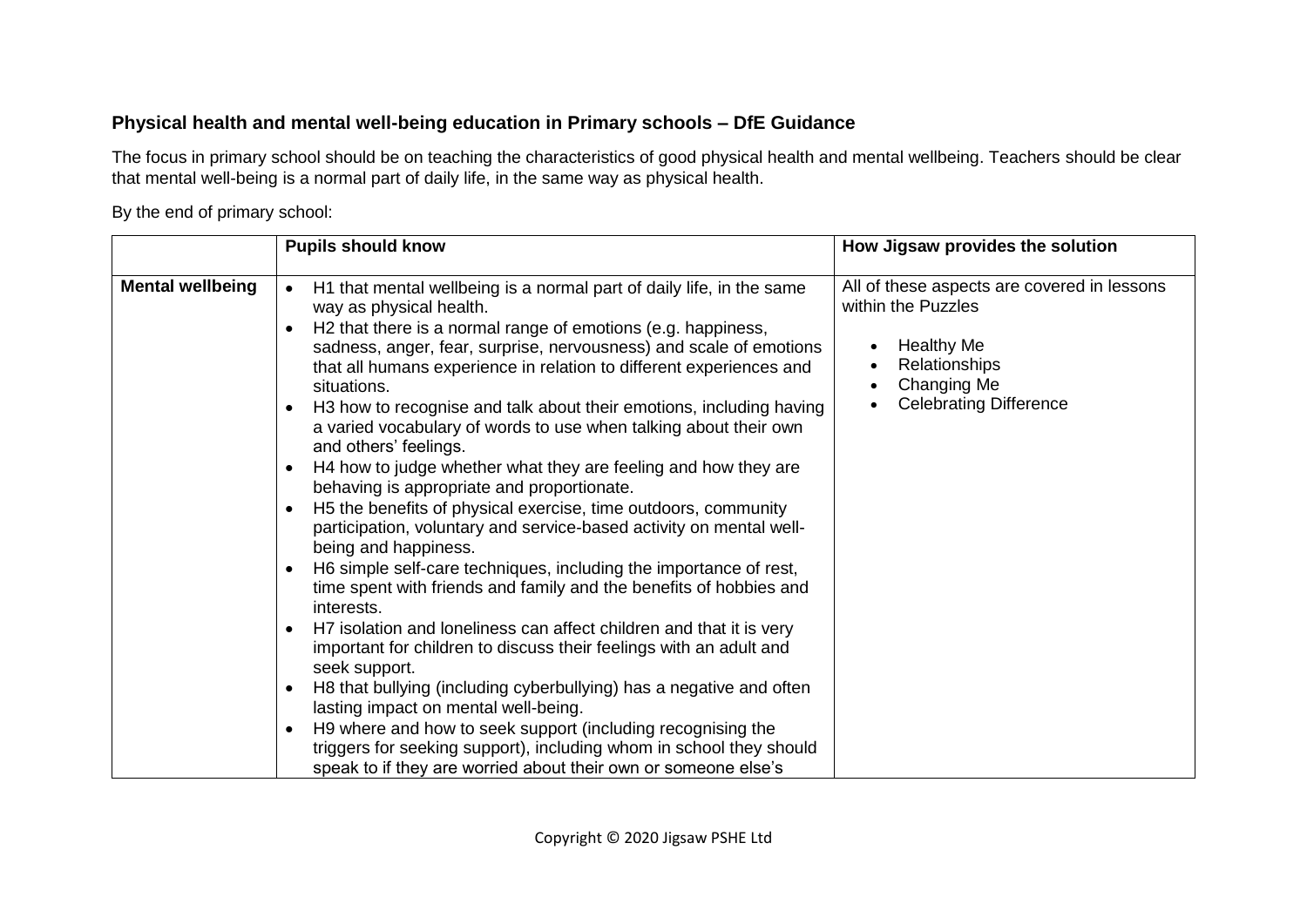|                                       | mental well-being or ability to control their emotions (including<br>issues arising online).                        |                                                                   |
|---------------------------------------|---------------------------------------------------------------------------------------------------------------------|-------------------------------------------------------------------|
|                                       | H10 it is common for people to experience mental ill health. For<br>$\bullet$                                       |                                                                   |
|                                       | many people who do, the problems can be resolved if the right                                                       |                                                                   |
|                                       | support is made available, especially if accessed early enough.                                                     |                                                                   |
| <b>Internet safety</b>                | H11 that for most people the internet is an integral part of life and                                               | All of these aspects are covered in lessons                       |
| and harms                             | has many benefits.                                                                                                  | within the Puzzles                                                |
|                                       | H <sub>12</sub> about the benefits of rationing time spent online, the risks of<br>$\bullet$                        |                                                                   |
|                                       | excessive time spent on electronic devices and the impact of                                                        | Relationships<br>$\bullet$<br><b>Healthy Me</b>                   |
|                                       | positive and negative content online on their own and others'                                                       |                                                                   |
|                                       | mental and physical wellbeing.<br>H13 how to consider the effect of their online actions on others and<br>$\bullet$ |                                                                   |
|                                       | knowhow to recognise and display respectful behaviour online and                                                    |                                                                   |
|                                       | the importance of keeping personal information private.                                                             |                                                                   |
|                                       | H14 why social media, some computer games and online gaming,<br>$\bullet$                                           |                                                                   |
|                                       | for example, are age restricted.                                                                                    |                                                                   |
|                                       | H15 that the internet can also be a negative place where online<br>$\bullet$                                        |                                                                   |
|                                       | abuse, trolling, bullying and harassment can take place, which can                                                  |                                                                   |
|                                       | have a negative impact on mental health.                                                                            |                                                                   |
|                                       | H16 how to be a discerning consumer of information online<br>$\bullet$                                              |                                                                   |
|                                       | including understanding that information, including that from search                                                |                                                                   |
|                                       | engines, is ranked, selected and targeted.                                                                          |                                                                   |
|                                       | H17 where and how to report concerns and get support with issues                                                    |                                                                   |
|                                       | online.                                                                                                             |                                                                   |
| <b>Physical health</b><br>and fitness | H18 the characteristics and mental and physical benefits of an                                                      | All of these aspects are covered in lessons<br>within the Puzzles |
|                                       | active lifestyle.<br>H19 the importance of building regular exercise into daily and<br>$\bullet$                    |                                                                   |
|                                       | weekly routines and how to achieve this; for example, walking or                                                    | <b>Healthy Me</b><br>$\bullet$                                    |
|                                       | cycling to school, a daily active mile or other forms of regular,                                                   |                                                                   |
|                                       | vigorous exercise.                                                                                                  |                                                                   |
|                                       | H20 the risks associated with an inactive lifestyle (including<br>$\bullet$                                         |                                                                   |
|                                       | obesity).                                                                                                           |                                                                   |
|                                       | H21 how and when to seek support including which adults to speak                                                    |                                                                   |
|                                       | to in school if they are worried about their health.                                                                |                                                                   |